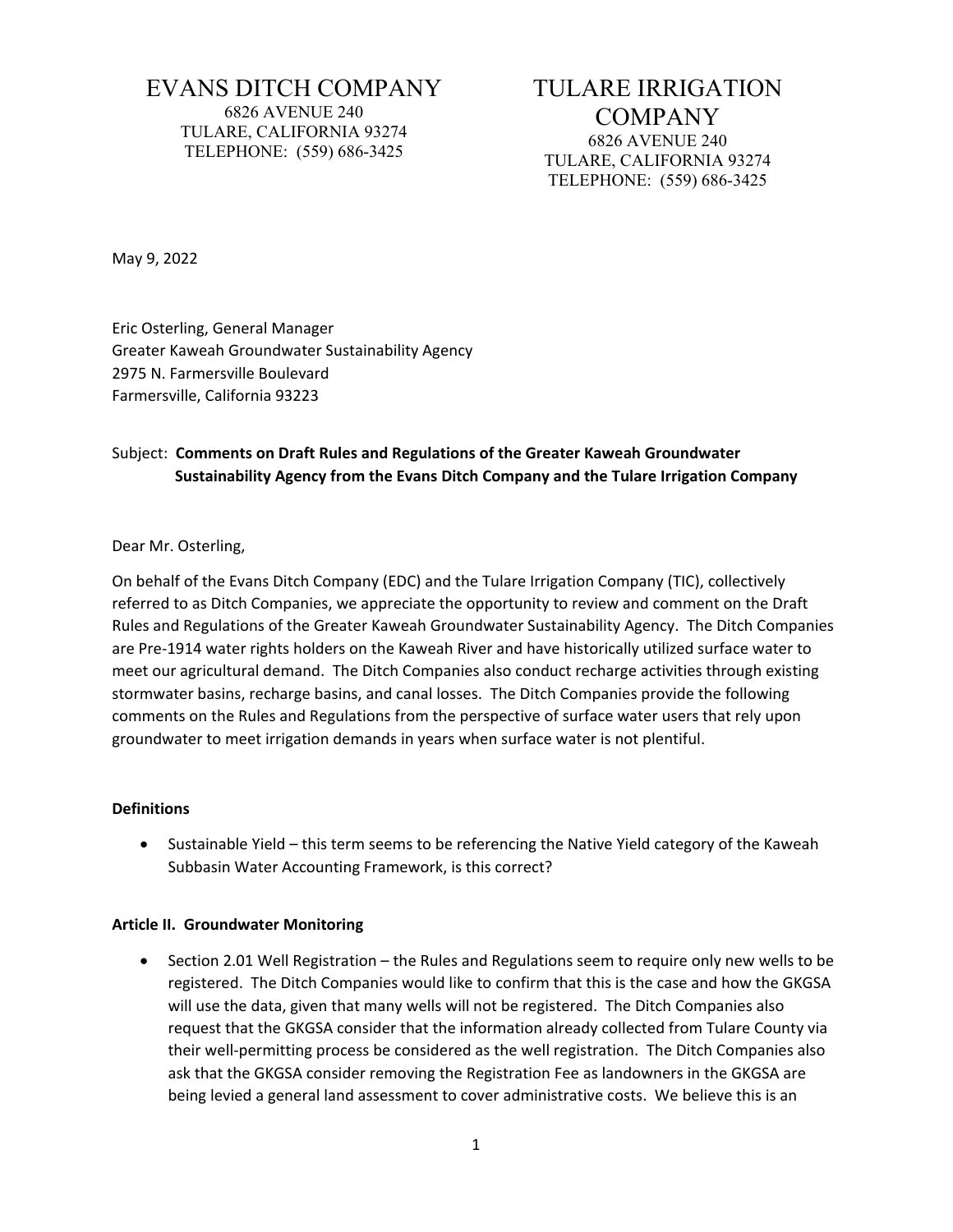administrative charge and consider it covered under part of the ongoing assessments already being charged. Suppose the GKGSA continues with a Registration Fee. In that case, the Ditch Companies request that the GKGSA make estimates of these costs before authorizing Rules and Regulations that do not put boundaries on the collected expenses.

• Section 2.02 Groundwater Use Measurement – Landowners are being restricted to only transferring water if a meter is present. The Ditch Companies are aware that the groundwater sustainability agencies are mainly working with Land IQ and the evapotranspiration (ET) approach. We believe that it is realistic and fair to allow landowners to transfer ET credits to parcels within their ownership without requiring a meter as a starting point. The Ditch Companies request that the GKGSA remove the requirement that transferring water is only allowed with the presence of a meter until it is determined that the use of ET values is not reasonable or accurate.

## **Article III. Groundwater Accounting/Online Dashboard**

- Section 3.05 Net Groundwater Consumptive Use Reporting and Debiting The formula used does not reflect the New Consumed Groundwater. The procedure does not take into account evaporation. While the number is small, it is a factor in the overall irrigation process. To be comparable with the ET methodology, evaporation should be considered.
- Section 3.06 Surface Water Reporting The Rules and Regulations require the diversion of surface water to direct irrigation; however, there are also canal losses in the case of the Ditch Companies. How are the GKGSA Rules and Regulations treating and tracking canal losses? The Ditch Companies have historic surface water deliveries that are tracked and managed by the Tulare Irrigation District. The Tulare Irrigation District is the administrator for the Ditch Companies, and we encourage the GKGSA to coordinate with the Tulare Irrigation District to acquire surface water delivery information.
- Missing Categories of Water The Ditch Companies do not see categories for rainfall and dairy wastewater in the description of water categories. The Ditch Companies request that the GKGSA incoporate how these cateogories of water will be managed and accounted for in any calculations.

#### **Article IV. Allocation of Water**

• 4.02 Determination of Allocations – The Ditch Companies request that the GKGSA provide more details and descriptions of how the allocations will be prepared and determined. The most critical part of achieving sustainability for groundwater and agriculture in the Kaweah Subbasin will be understanding how much water will be allocated. The provisions in the Rules and Regulations allude to a Technical Group determining this allocation, however the Technical group should be bound by the GSP and criteria outlined in the Rules and Regulations. The Ditch Companies also believe that groundwater allocation should be guided by the Water Accounting Framework (WAF) developed by the groundwater sustainability agencies in the Kaweah Subbasin. The Ditch Companies believe that the WAF incorporates the current water rights and case law that affords our growers access to the groundwater currently within the aquifer.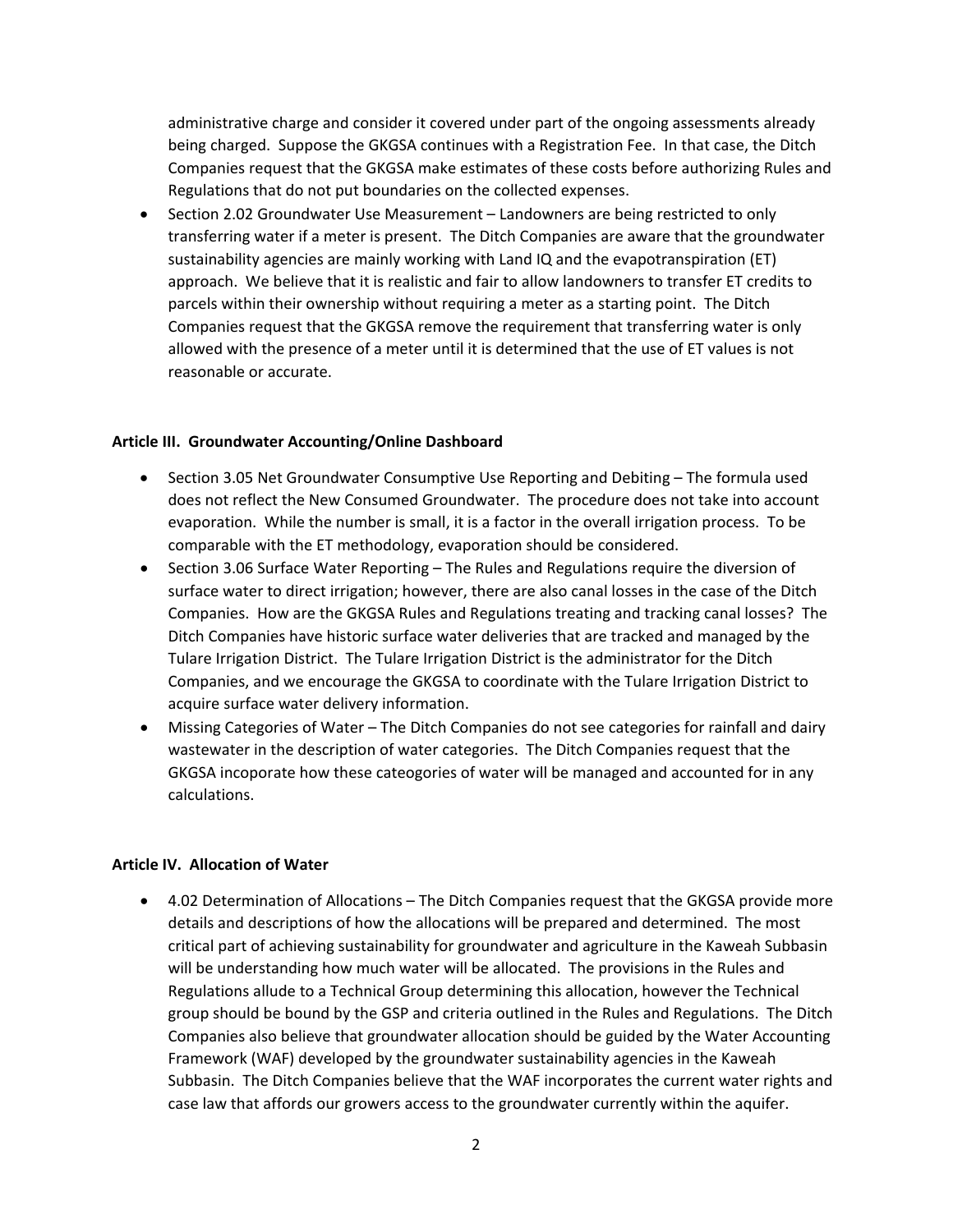- Section 4.03 Greater Kaweah Agricultural Management Area The Ditch Companies request that all appendices and attachments be included in the Rules and Regulations before approval. Further, the Ditch Companies ask that this information be available for public review and comment before approval. Per previous comments, the Ditch Companies request that the GKGSA confirm that Sustainable Yield is equivalent to the Native Yield discussed in the GSP and the Water Accounting Framework.
	- o The Rules and Regulations mention a Transitional Pumping Program which is not detailed or defined in the Rules and Regulations. Therefore, the Ditch Companies request that the Transitional Pumping Program be described in detail. It is not clear on how the Transitional Pumping Program will be implemented in coordination with the Groundwater Allocation and sustainability goals.
	- o The Rules and Regulations require using a meter to determine consumptive use in the action of transfers. However, with the current Kaweah Subbasin activities and the inclusion of Land IQ, the Ditch Companies believe there is more confidence in using Land IQ than meters that calculate consumptive use. Therefore, the Ditch Companies request that no meters be required to transfer ET between parcels under common ownership.

## **Article V. Fees and Penalties**

• The Rules and Regulations do not clearly identify where fees and penalties will be housed and the intended use of those funds. The Ditch Companies request that the Rules and Regulations identify who shall collect the funds, where they shall be housed, and how they can be used upon receipt. Furthermore, the Ditch Companies request that a portion and majority of the funds be used to seek future water supplies imported into the Kaweah Subbasin to improve groundwater conditions. The Ditch Companies request the GKGSA provide more details on the Fees and Penalties to ensure accountability in the use of public funds to achieve sustainability.

#### **General Comments**

• During recent workshops, it was represented that all landowners within the GKGSA would pay an extraction fee, which is currently estimated to be \$75 to \$125 per acre-foot. The Ditch Companies are concerned that this approach does not recognize the historical contributions to groundwater that have propped up groundwater levels for other users who have not been importing or using surface water. The Ditch Companies request that the GKGSA recognize the historic water rights that allow our growers to utilize existing groundwater assigned to them under the WAF. It is the understanding of the Ditch Companies that SGMA does not allow for the altering of groundwater and surface water rights. We also understand that the groundwater users' existing water rights in the Kaweah Subbasin were identified and incorporated into the GKGSA GSP via the Coordination Agreement. Furthermore, we believe that what is currently described in the Rules and Regulations is that the Sustainable Yield (Native Yield) is being allocated to landowners based upon the Water Accounting Framework. Therefore, the Ditch Companies believe that charging landowners that have been actively using surface water and contributing to the groundwater aquifer the same as those that have not violates the Water